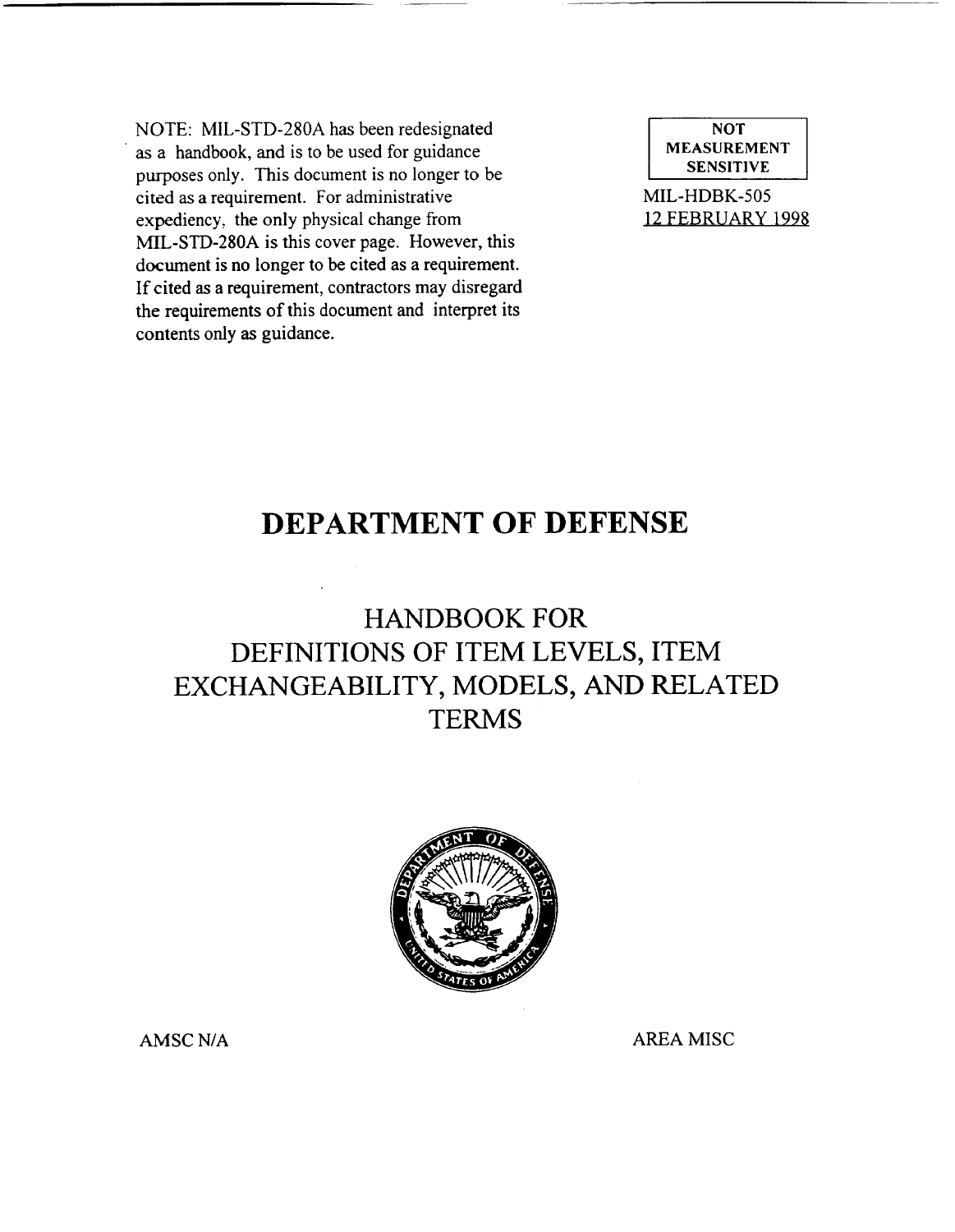MIL-STD 280A

## DEPARTMENT OF DEFENSE · Washington, D. C. 20301

Definitions of Item Levels, Item Exchangeability, Models, and Related Terms

MIL-STD-280A

1. This Military Standard is mandatory for use by all Departments and Agencies of the Department of Defense.

2. Recommended corrections, additions, or deletions should be addressed to Commonding General, US Army Electronics Command, ATTN: AMSEL-PP-ED, Fort Monmouth, New Jersey 07703.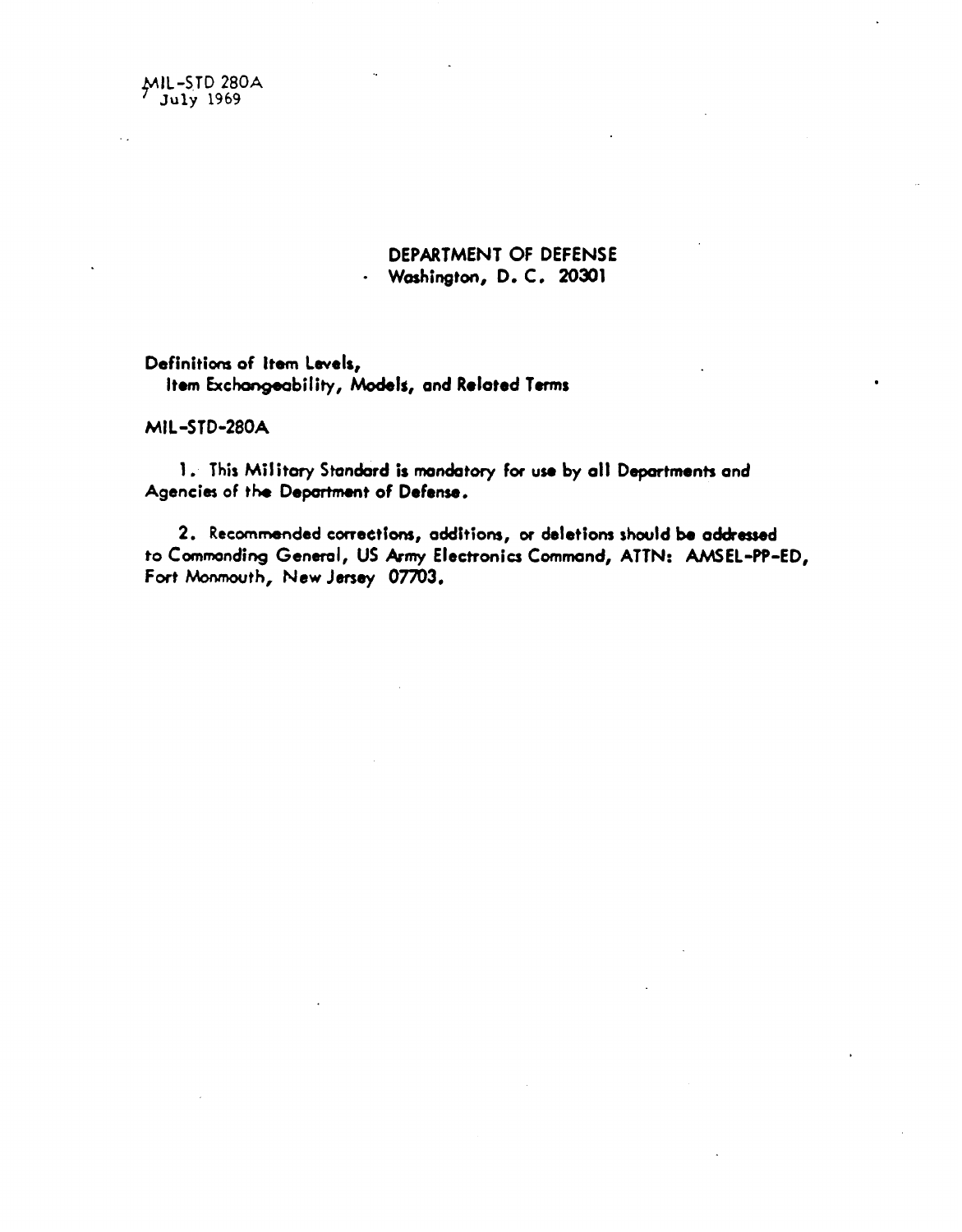## **CONTENTS**

| 1.      | <b>SCOPE</b>                               |  |
|---------|--------------------------------------------|--|
| 1.1     | Purpose                                    |  |
| 1.2     | <b>Application</b>                         |  |
| 2.      | REFERENCED DOCUMENTS (Not applicable)      |  |
| 3.      | <b>DEFINITIONS</b>                         |  |
| 3.1     | Item Levels                                |  |
| 3.1.1   | Port                                       |  |
| 3.1.2   | Subassembly                                |  |
| 3.1.3   | <b>Assembly</b>                            |  |
| 3.1.4   | Unit                                       |  |
| 3.1.5   | Group                                      |  |
| 3.1.6   | Set                                        |  |
| 3.1.7   | Subsystem                                  |  |
| 3.1.8   | System                                     |  |
| 3.1.8.1 | General                                    |  |
| 3.1.8.2 | Electrical-electronic                      |  |
| 3.2     | <b>Exchangeability of items</b>            |  |
| 3.2.1   | Interchangeable item                       |  |
| 3.2.2   | Replacement item                           |  |
| 3.2.3   | Substitute item                            |  |
| 3.3     | Models (development and production)        |  |
| 3.3.1   | Exploratory development                    |  |
| 3.3.2   | Advanced development                       |  |
| 3.3.3   | Engineering development (service test)     |  |
| 3.3.4   | Preproduction (prototype)                  |  |
| 3, 3, 5 | Production                                 |  |
| 3.4     | Other related terms                        |  |
| 3, 4, 1 | <b>Accessory</b>                           |  |
| 3.4.2   | <b>Attachment</b>                          |  |
| 3.4.3   | ltem                                       |  |
| 4.      | <b>GENERAL STATEMENTS (not applicable)</b> |  |
| 5.      | DETAIL STATEMENTS (not applicable)         |  |
| 6.      | <b>NOTES</b>                               |  |
| 6.1     | Supersession data                          |  |

١

 $\frac{1}{2}$ 

Í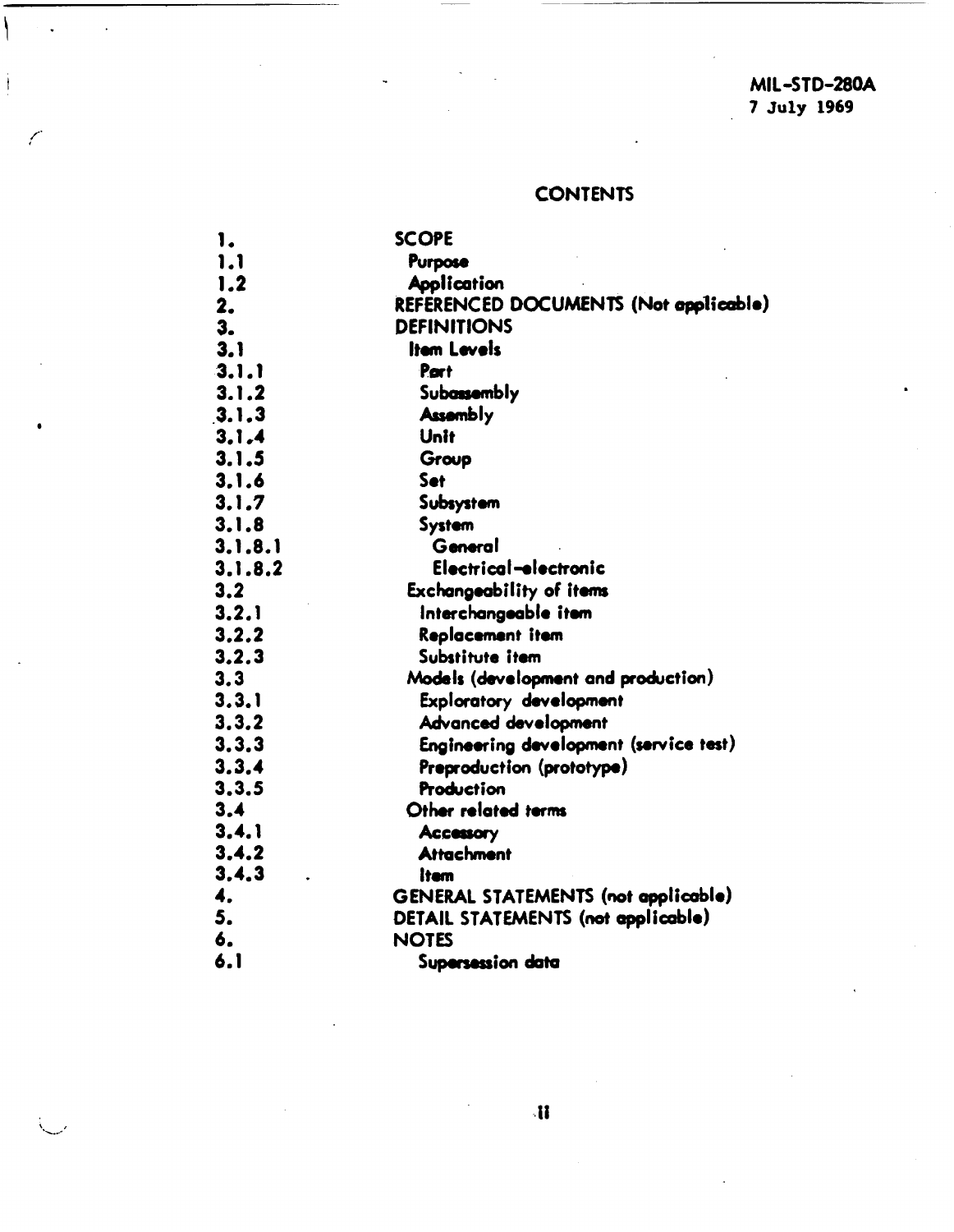#### 1. SCOPE

1.1 Purpose. - The purpose of this standard is to establish standard terms and definitions to be used in describing the levels of military items and to designate and define item exchangeability, models, and ather related terms. These terms apply to electrical, electronic, mechanical, pneumatic and hydraulic Military equipment.

1.2 Application.- These terms and their definitions herein are to be used, as applicable, in the research, development, procurement, production, testing, evaluation, distribution, operation, maintenance, storage, and disposal of equipment, and the documents pertinent thereto. It is not intended that the definitions contained in this standard shall conflict with the definitions for specific items of supply contained in Cataloging Handbook H6-1 Federal Item Identification Guides for Supply Cataloging.

#### 2. REFERENCED DOCUMENTS

(not applicable)

3. DEFINITIONS

 $\mathbf{3.1}\;\;$  [tem levels.—  $\;$  item levels (as defined below) from the simplest division to the mare complex are as follows:

> Part Subassembly **Assembly** .<br>Uni Group Set subsystem System

L

3.1.1 Part.- One piece, or two or more pieces joined together which are not normally subject to disassembly without destruction of designed use. (Examples: Outer hont wheel bearing of 3/4 tan truck, electron tube, composition resistor, screw, gear, mica capacitor, audio transformer, milling cutter.)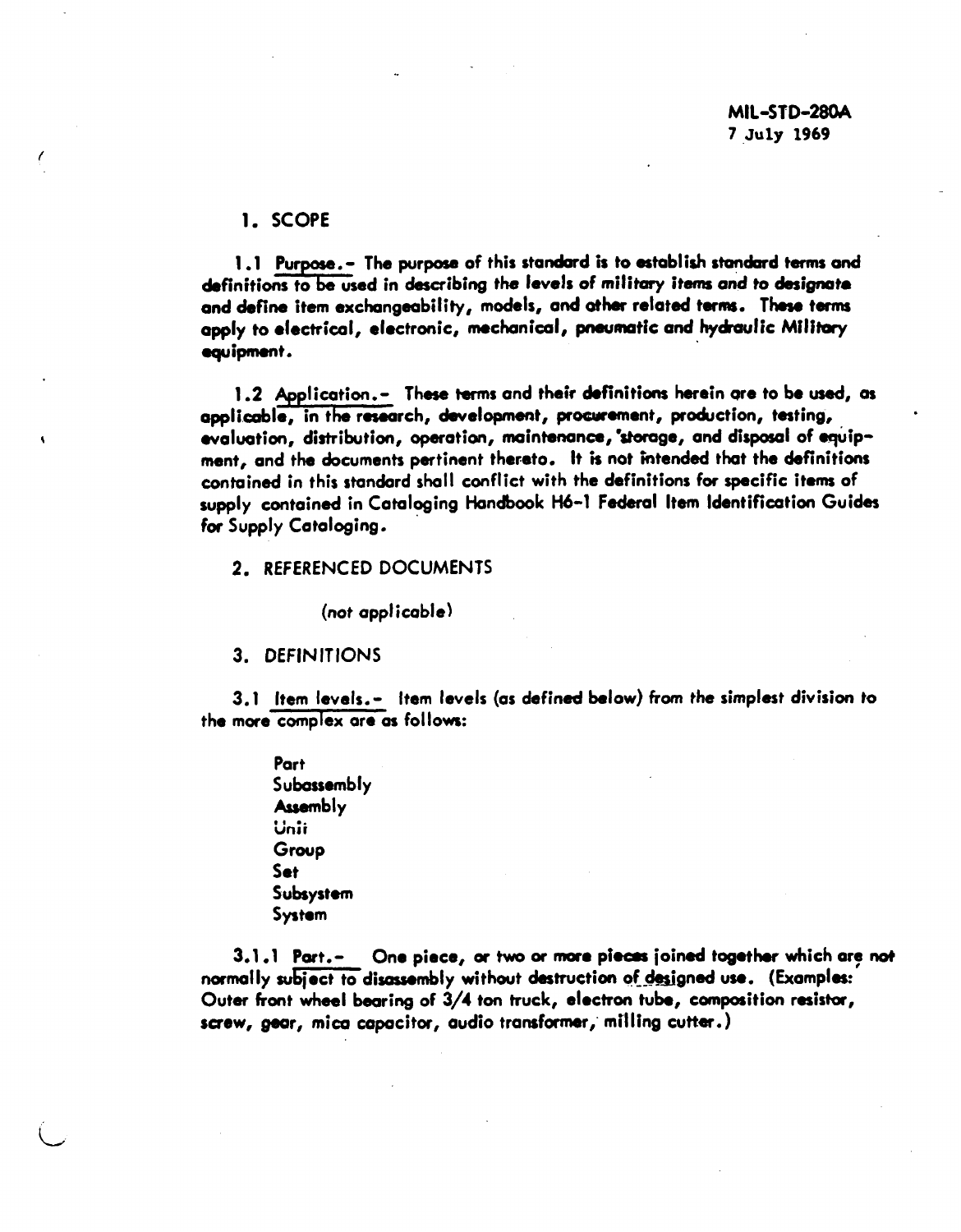### MIL-STD-280A 7 July 1969

3.1.2 Subassembly .- Two or more parts which farm a portion of an assembly or a unit replaceable as a whole, but having a part or parts which are individually replaceable. (Examples: Gun mount stand, window recoil mechanism, floating piston, telephone dial, IF strip, mounting board with mounted parts, power shovel dipper stick. )

3.1.3 Assembly.-A number of parts or subassemblies or any combination thereof joined together to perform a specific function and capable of disassembly. (Examples: Power shovel-front, fan assembly, audio frequency amplifier. )

Note. - The distinction between an assembly and a subassembly is determined by the individual application. An assembly in one instance may be a subassembly in another where it forms a portion of an assembly.

 $3.1.4$  Unit. - An assembly or any combination of parts, subassemblies and assemblies mounted together, normally capable of independent operation in a variety of situations. (Examples: Hydraulic jack, electric motor, electronic power *supply,* internal combustion engine, electric generator, radio receiver.) This term replaces the term "component." Note.- The size of an item is a consideration in some cases. An electric motor for a clock may be considered as a part inasmuch as it is not normally subject to disassembly.

3.1.5 Group.- A collection of units, assemblies, or subassemblies which is not capable of performing a complete operational function. A group may be a subdivision of a set or may be designed to be added to or used In conjunction with a set to extend the function or the utility of the set. (Example: Antenna group. )

 $3.1.6$  Set.- A unit or units and necessary assemblies, subassemblies and parts connected together or used in association to perform an operational function. (Example: Radio receiving set, sound measuring set, radar homing set, which inclu& parts, assemblies and units such as cables, microphone and measuring instruments. ) ("Set" is also used to denote a collection of related items such as a "tool set", "drawing set, " or a "set" of tires. )

operational tunction within a system and is a major subdivision of the system 3.1.7 Subsystem.- A combination of sets, groups, etc., which performs an (Examples: Data processing subsystem, guidance subsystem.)

2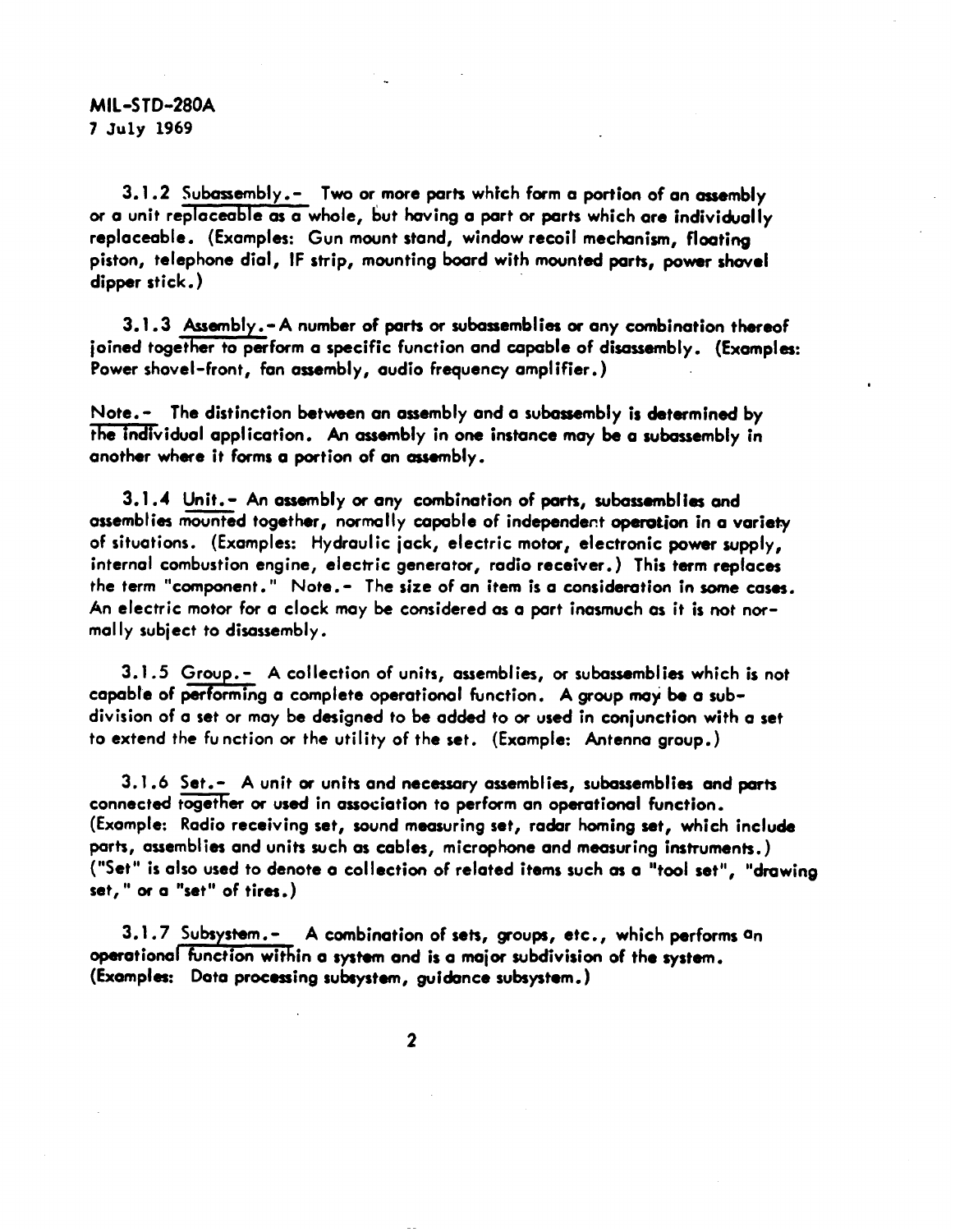3.1.8 System. -

f

J

.

3.1.8.1 General.- A composite of equipment, skills, and techniques capable of performing or supporting an operational rolo, or both. A complete system includes all equipment, related facilities, material, software, services and personnel required for its operation and support to the degree that it can be considered a self-sufficient unit in its intended operational environment. (Example: Dew Line.)

3.1.8.2 Electrical-electronic.- A combination of two or more sets, which may be physically separated when in operation, and such other assemblies, subassemblies and parts necessary to perform an operational function or functions. (Examples: AEW electronic system, antiaircraft defense system, telephone carrier system, GCA electronic system, fire control system including the tracking radar, computer, and gun mount. )

3.2 Exchongeablllty of items. -

 $3.2.1$  Interchangeable item.- One, which (1) possesses such functional and physical characteristics as to be quivalent in performance, reliability, and maintainability, to another item of similar or identical purposes; and (2) is capable of being exchanged for the other item (a) without selection for fit or porformonce, and (b) without alteration of the items themselves or of adjoining items, except for adjustment.

3.2.2 Replacement Item. - One which is interchangeable with another item, but which differs physically from the orignal item in that the installation of the replacement item requires operations such as drilling, reaming, cutting, filing, shimming, etc., in addition to the normal application and methods of attachment.

3.2.3 Substitute item.- One which possesses such functional and physical characteristics as to be capable of being exchanged for another only under specified conditions or in particular applications and without alteration of the items themselves or of adjoining items.

3.3 Models (development and production).-

3.3.1 Exploratory development.- An item (preliminary parts or circuits) used for experimentation or tests to investigate or evaluate the feasibility and practicality of a concept, device, circuits, or system in breadboard or rough experimental form, without regard to the eventual overall fit or final form.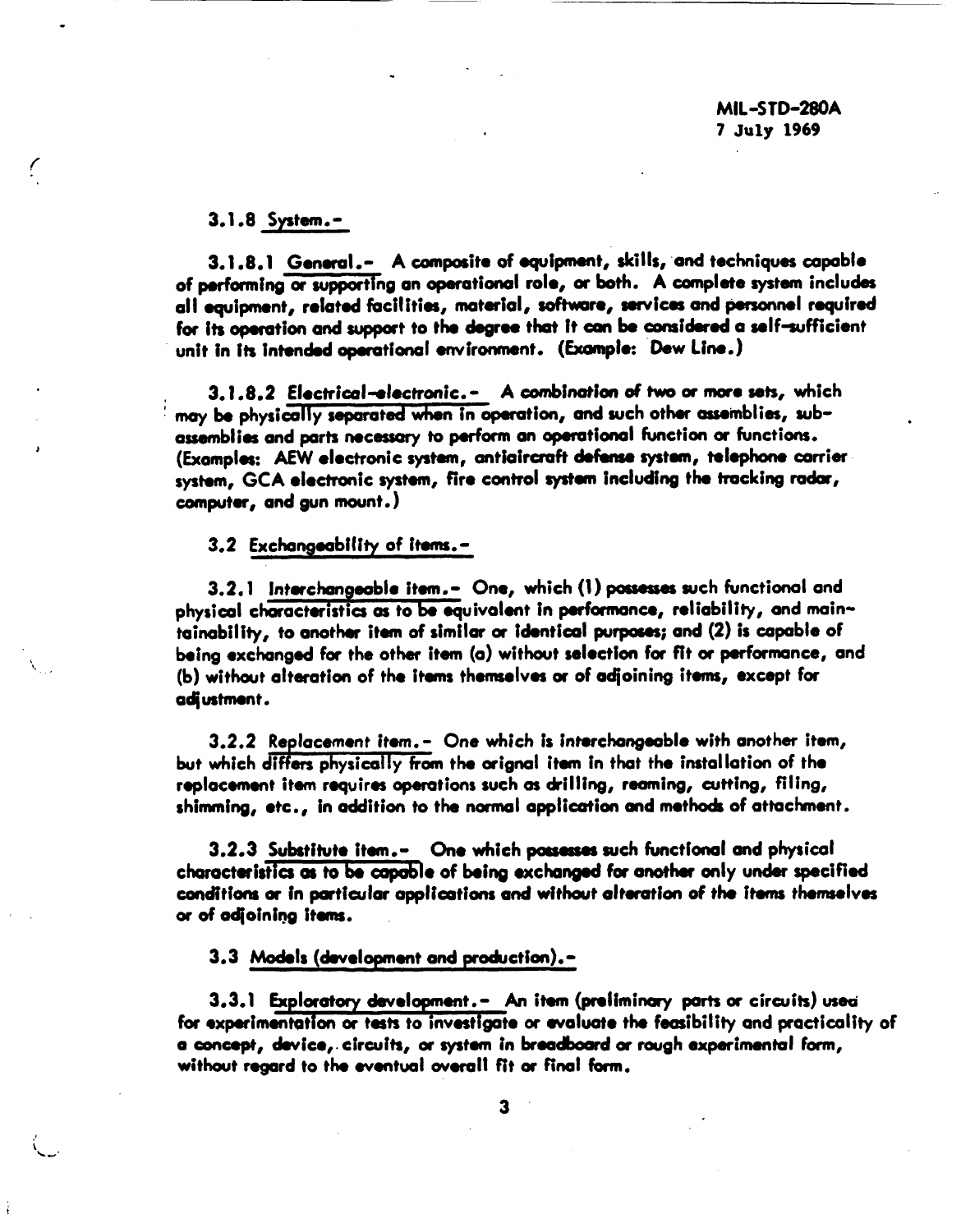3.3.2 Advonced devebpment. - An item used for experimentation or tests to (a) demonstrate the technicol feasibifity of o design, (b) determine its ability to meet existing performance requirements, (c) secure engineering data for use in further development and, where appropriate, (d) establish the technicai requirements for contract definition. Dependent upon the complexity of the quipment and the technological factors involved, it may be necessary to produce severe! successive modeis, to achieve additional objectives. The final advanced development model approaches the required form fac+ar and employs standard parts (or nonstandard parts approved by the agency concerned). Serious consideration Is given to *military* requirements such as reliability, maintainability, human factors and environmental conditions.

..

 $3.3.3$  Engineering development (service test). - An item used in tests to determine tactical suitability for military use in real or simulated environments for which the item was designed. It closely approximates an initial production design, has the required form, employs standard parts (or nonstandard parts approved by the agency concerned) and meets the standard military requirements such as reliability, maintainability, human factors, environmental conditions, etc.

3.3.4 Preproduction (prototype).- An item suitable for complete evaluation of form, fit, and performance. It is in final form in all respects, employs standard ports (or nonstandard parts approved by the agency concerned), and is completely representative of final equipment.

.

3.3.5 Production.- An item in its final form of final production design made by production tools, ; igs, fixtures and methods. It employs standard ports (or nonstandard parts approved by the agency concerned).

3.4 Other related terms .-

3.4.1 Accessory. - An item used in conjunction with or to supplement an assembly, unit or set, contributing to the effectiveness thereof without extending or varying the basic function of the assembly, unit, or set. An accessory may be used for testing, adjusting or calibrating purposes. (Examples: Recording camera for rodar set, emergency power supply. )

 $3.4.2$  Attachment.- An item used for physical connection to an assembly, unit, or set, contributing to the effectiveness thereof by extending or varying the basic function of the assembly, unit, or set. (Examples: Hoisting attachment on a truck, miiiing attachment for a lathe. )

3.4.3 item. - A non~pecific term used to denote any product, inciuding systems, materials, parts, subassemblies, sets, accessories, etc.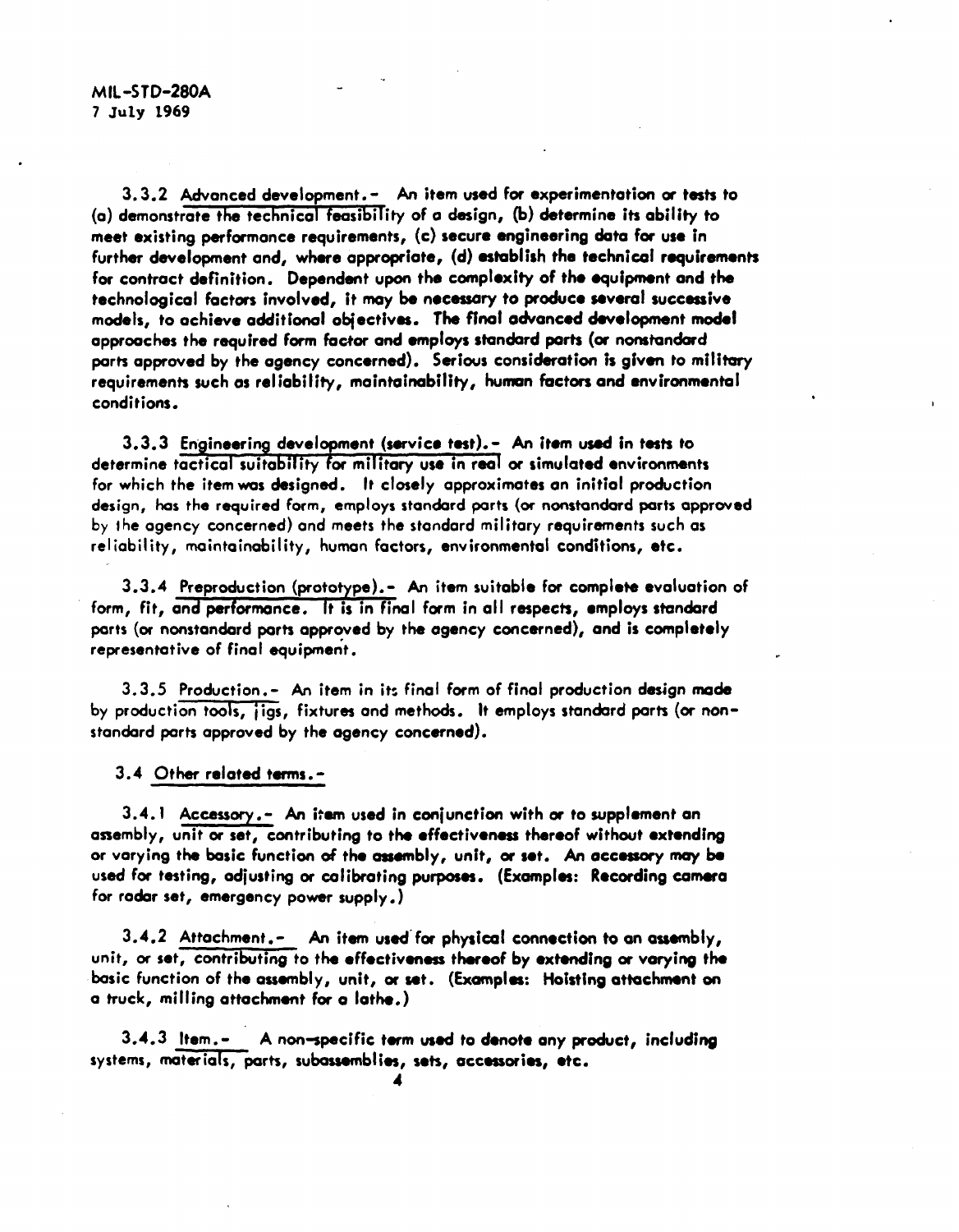MIL-STD-280A 7 July 1969

4. GENERAL STATEMENTS (not applicable)

- 5. DETAIL STATEMENTS (not applicable)
- 6. NOTES

6.1 Supersession data.- This standard also supersedes MIL-STD-100 for the definitions of accessory, attachment, group, item, part, set, subassembly, system (general), system (electrical-electronic), and unit; and MIL-STD-721 for the definitions of interchangeable, replaceable, and substitute items.

Custodians: Army - EL Navy - AS Air Force - 26 Preparing Activity:  $A$ rmy - EL

(Project MISC-0361)

**Review Activities:** Army - GL, MI, ME, MU, WC Navy - OS, SH, EC Air Force - 22, 17 Defense Supply Agency - DH, IP **FAA** 

User Activities: Army - AT